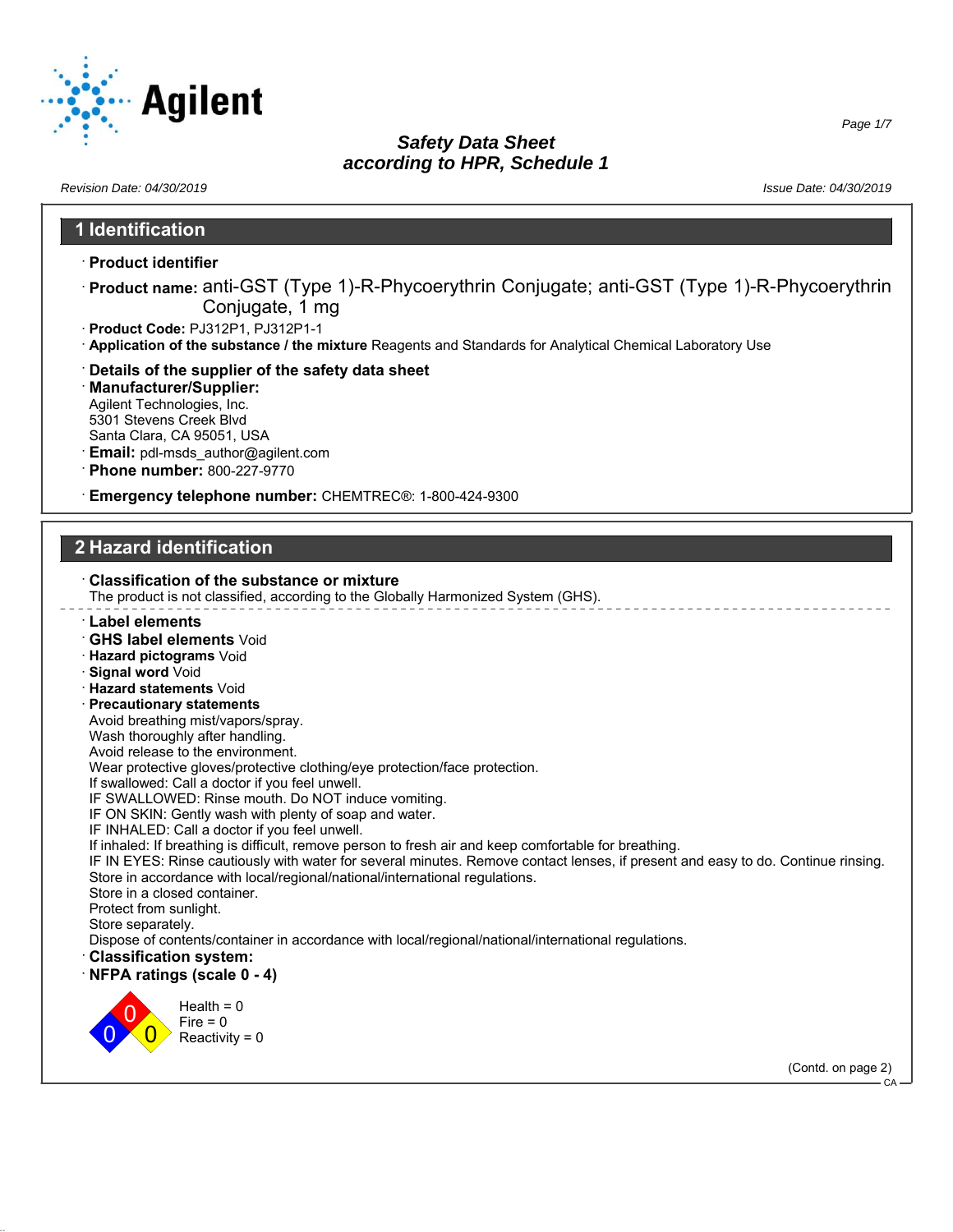*Revision Date: 04/30/2019 Issue Date: 04/30/2019*

(Contd. of page 1)

**Product name:** anti-GST (Type 1)-R-Phycoerythrin Conjugate; anti-GST (Type 1)-R-Phycoerythrin Conjugate, 1 mg

#### · **HMIS-ratings (scale 0 - 4)**

**HEALTH**  FIRE **REACTIVITY** 

 $\overline{0}$  $\overline{0}$  $\overline{10}$  $Health = 0$  $Fire = 0$ Reactivity  $= 0$ 

## **3 Composition/Information on ingredients**

- · **Chemical characterization: Mixtures**
- · **Description:** Mixture of the substances listed below with nonhazardous additions.
- **Dangerous components: Void**

#### **4 First aid measures**

- · **Description of first aid measures**
- · **General information:** No special measures required.
- · **After inhalation:** Supply fresh air; consult doctor in case of complaints.
- · **After skin contact:** Generally the product does not irritate the skin.
- · **After eye contact:** Rinse opened eye for several minutes under running water.
- · **After swallowing:** If symptoms persist consult doctor.
- · **Information for doctor:**
- · **Most important symptoms and effects, both acute and delayed** No further relevant information available.
- · **Indication of any immediate medical attention and special treatment needed** No further relevant information available.

## **5 Firefighting measures**

- · **Extinguishing media**
- · **Suitable extinguishing agents:** Use fire fighting measures that suit the environment.
- · **Special hazards arising from the substance or mixture** No further relevant information available.
- · **Advice for firefighters**
- Protective equipment: No special measures required.

## **6 Accidental release measures**

- · **Personal precautions, protective equipment and emergency procedures** Wear protective gloves / eye protection / face protection.
- · **Environmental precautions:** Dilute with plenty of water.
- · **Methods and material for containment and cleaning up:**
- Absorb with liquid-binding material (sand, diatomite, acid binders, universal binders, sawdust).
- **Reference to other sections**

See Section 7 for information on safe handling.

See Section 8 for information on personal protection equipment.

See Section 13 for disposal information.

(Contd. on page 3)

CA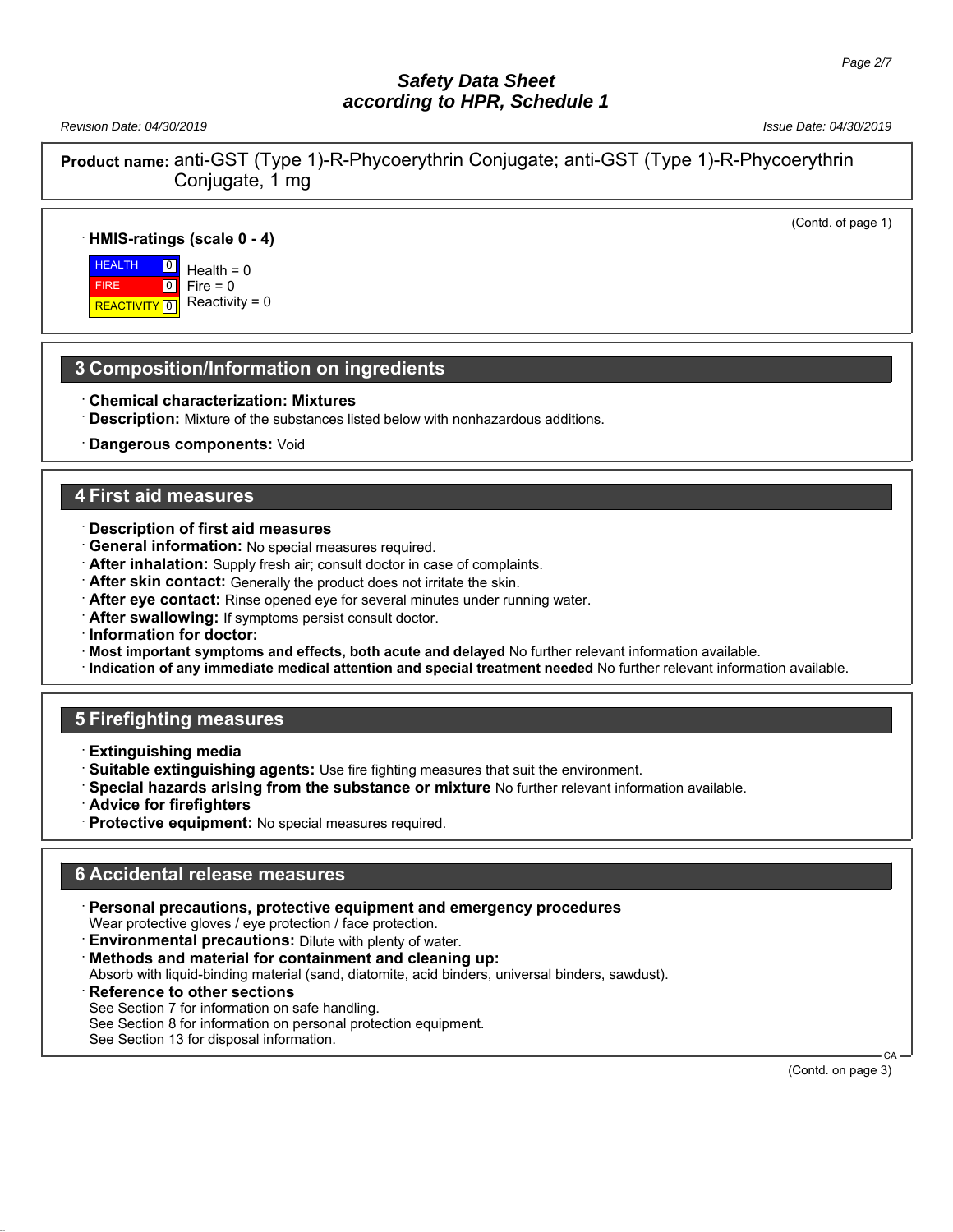*Revision Date: 04/30/2019 Issue Date: 04/30/2019*

**Product name:** anti-GST (Type 1)-R-Phycoerythrin Conjugate; anti-GST (Type 1)-R-Phycoerythrin Conjugate, 1 mg

(Contd. of page 2)

CA

#### **7 Handling and storage**

- · **Handling:**
- · **Precautions for safe handling** Wear protective gloves / eye protection / face protection.
- · **Information about protection against explosions and fires:** No special measures required.
- · **Conditions for safe storage, including any incompatibilities**
- · **Storage:**
- · **Requirements to be met by storerooms and receptacles:** No special requirements.
- · **Information about storage in one common storage facility:** Not required.
- · **Further information about storage conditions:** None.
- · **Specific end use(s)** No further relevant information available.

#### **8 Exposure controls/ Personal protection**

- · **Additional information about design of technical systems:** No further data; see item 7.
- · **Control parameters**
- · **Components with limit values that require monitoring at the workplace:**

The product does not contain any relevant quantities of materials with critical values that have to be monitored at the workplace. · **Additional information:** The lists that were valid during the creation were used as basis.

- · **Exposure controls**
- · **Personal protective equipment:**

· **General protective and hygienic measures:** The usual precautionary measures for handling chemicals should be followed.

- · **Breathing equipment:** Not required.
- · **Protection of hands:**
- Wear protective gloves.

The glove material has to be impermeable and resistant to the product/ the substance/ the preparation.

- Selection of the glove material on consideration of the penetration times, rates of diffusion and the degradation
- **Material of gloves** Wear suitable gloves.
- · **Penetration time of glove material**

The exact break through time has to be found out by the manufacturer of the protective gloves and has to be observed.

**Eye protection:** Wear eye protection / face protection.

| 9 Physical and chemical properties                                                                         |                         |                    |
|------------------------------------------------------------------------------------------------------------|-------------------------|--------------------|
| Information on basic physical and chemical properties<br><b>General Information</b><br>$\cdot$ Appearance: |                         |                    |
| Form:                                                                                                      | Liguid                  |                    |
| Color:                                                                                                     | Red                     |                    |
| · Odor:                                                                                                    | Odorless                |                    |
| Odor threshold:                                                                                            | Not determined.         |                    |
| pH-value at 20 $^{\circ}$ C:                                                                               | 8.2                     |                    |
| <b>Change in condition</b><br><b>Melting point/Melting range:</b><br><b>Boiling point/Boiling range:</b>   | Undetermined.<br>100 °C |                    |
|                                                                                                            |                         | (Contd. on page 4) |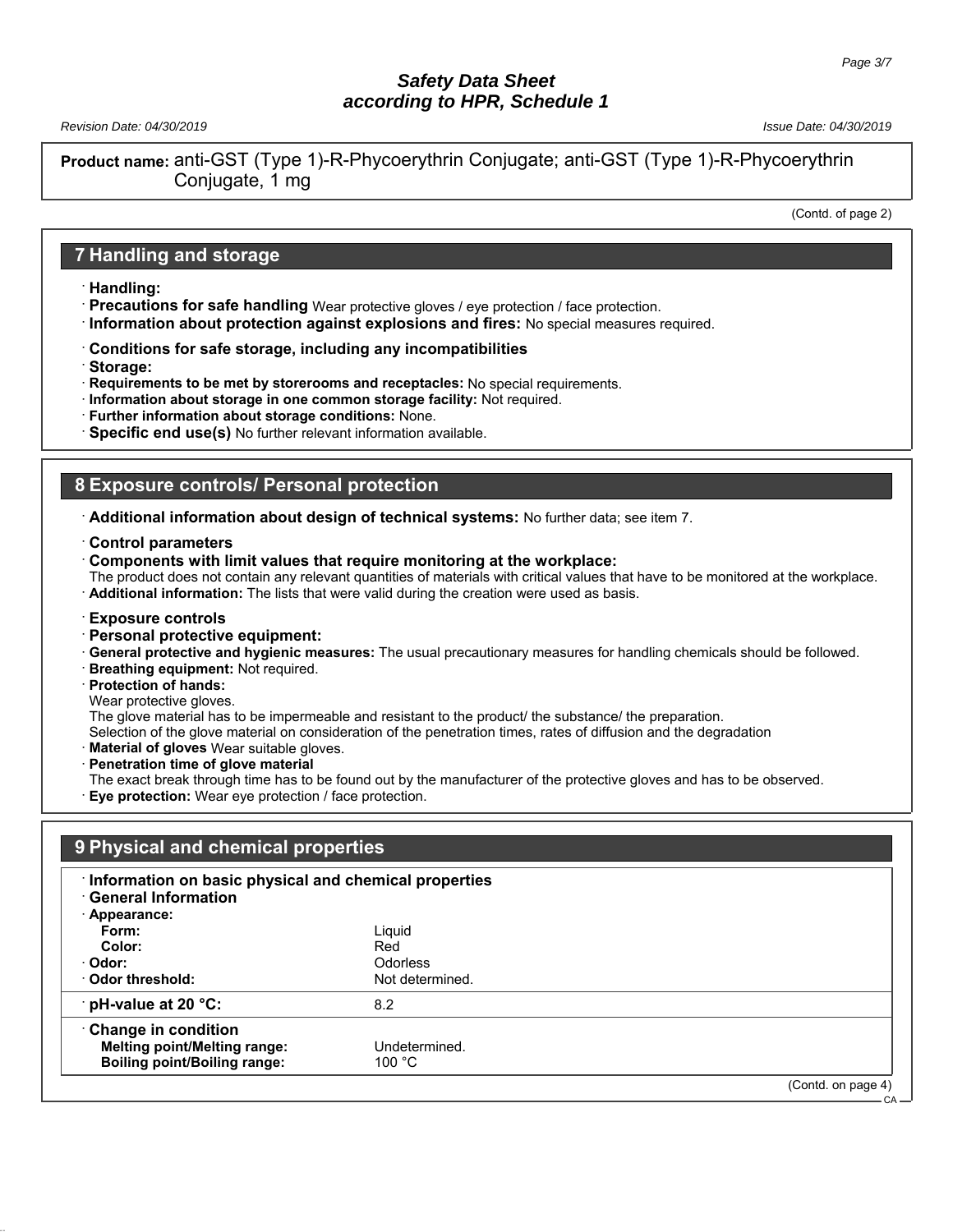*Revision Date: 04/30/2019 Issue Date: 04/30/2019*

**Product name:** anti-GST (Type 1)-R-Phycoerythrin Conjugate; anti-GST (Type 1)-R-Phycoerythrin Conjugate, 1 mg

|                                                          |                                               | (Contd. of page 3) |
|----------------------------------------------------------|-----------------------------------------------|--------------------|
| Flash point:                                             | Not applicable.                               |                    |
| Flammability (solid, gaseous):                           | Not applicable.                               |                    |
| <b>Decomposition temperature:</b>                        | Not determined.                               |                    |
| Auto igniting:                                           | Product is not selfigniting.                  |                    |
| Danger of explosion:                                     | Product does not present an explosion hazard. |                    |
| <b>Explosion limits:</b>                                 |                                               |                    |
| Lower:                                                   | Not determined.                               |                    |
| Upper:                                                   | Not determined.                               |                    |
| Vapor pressure at 20 °C:                                 | 23 hPa                                        |                    |
| Density:                                                 | Not determined.                               |                    |
| <b>Relative density</b>                                  | Not determined.                               |                    |
| · Vapor density                                          | Not determined.                               |                    |
| <b>Evaporation rate</b>                                  | Not determined.                               |                    |
| Solubility in / Miscibility with                         |                                               |                    |
| Water:                                                   | Fully miscible.                               |                    |
| Partition coefficient (n-octanol/water): Not determined. |                                               |                    |
| <b>Viscosity:</b>                                        |                                               |                    |
| Dynamic:                                                 | Not determined.                               |                    |
| Kinematic:                                               | Not determined.                               |                    |
| <b>Solvent content:</b>                                  |                                               |                    |
| Water:                                                   | 98.9%                                         |                    |
| <b>Other information</b>                                 | No further relevant information available.    |                    |

## **10 Stability and reactivity**

· **Reactivity** No further relevant information available.

- · **Chemical stability**
- · **Thermal decomposition / conditions to be avoided:** No decomposition if used according to specifications.
- · **Possibility of hazardous reactions** No dangerous reactions known.
- · **Conditions to avoid** No further relevant information available.
- · **Incompatible materials:** No further relevant information available.
- · **Hazardous decomposition products:** No dangerous decomposition products known.

## **11 Toxicological information**

- · **Information on toxicological effects**
- · **Acute toxicity:**
- · **Primary irritant effect:**
- · **on the skin:** May be harmful in contact with skin.
- · **on the eye:** No irritating effect.
- · **Sensitization:** No sensitizing effects known.

(Contd. on page 5)

CA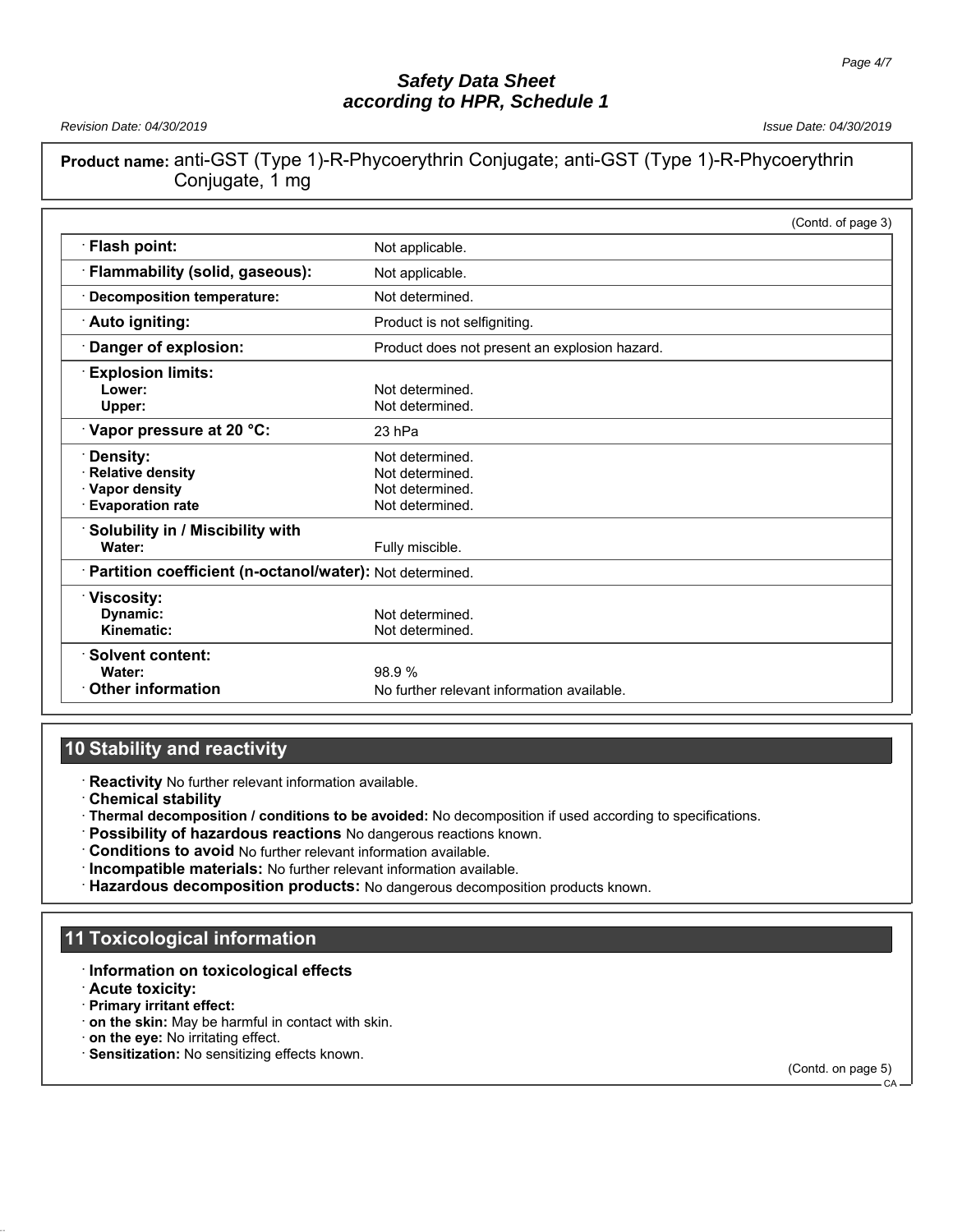*Revision Date: 04/30/2019 Issue Date: 04/30/2019*

(Contd. of page 4)

**Product name:** anti-GST (Type 1)-R-Phycoerythrin Conjugate; anti-GST (Type 1)-R-Phycoerythrin Conjugate, 1 mg

#### · **Additional toxicological information:**

The product is not subject to classification according to internally approved calculation methods for preparations: When used and handled according to specifications, the product does not have any harmful effects according to our experience and the information provided to us.

· **Carcinogenic categories**

· **IARC (International Agency for Research on Cancer)**

87-86-5 pentachlorophenol 2B

· **NTP (National Toxicology Program)**

87-86-5 pentachlorophenol R

## **12 Ecological information**

#### · **Toxicity**

- · **Aquatic toxicity:** No further relevant information available.
- · **Persistence and degradability** No further relevant information available.
- · **Behavior in environmental systems:**
- · **Bioaccumulative potential** No further relevant information available.
- · **Mobility in soil** No further relevant information available.
- · **Additional ecological information:**
- · **General notes:** Not hazardous for water.
- · **Results of PBT and vPvB assessment**
- · **PBT:** Not applicable.
- · **vPvB:** Not applicable.
- · **Other adverse effects** No further relevant information available.

## **13 Disposal considerations**

· **Waste treatment methods**

· **Recommendation:** Dispose of contents/container in accordance with local/regional/national/international regulations.

- · **Uncleaned packagings:**
- · **Recommendation:** Disposal must be made according to official regulations.

· **Recommended cleansing agent:** Water, if necessary with cleansing agents.

## **14 Transport information**

Not Regulated, De minimis Quantities

· **UN-Number**

**DOT, TDG, ADN, IMDG, IATA** not regulated

· **UN proper shipping name DOT, TDG, ADN, IMDG, IATA** not regulated

(Contd. on page 6)

CA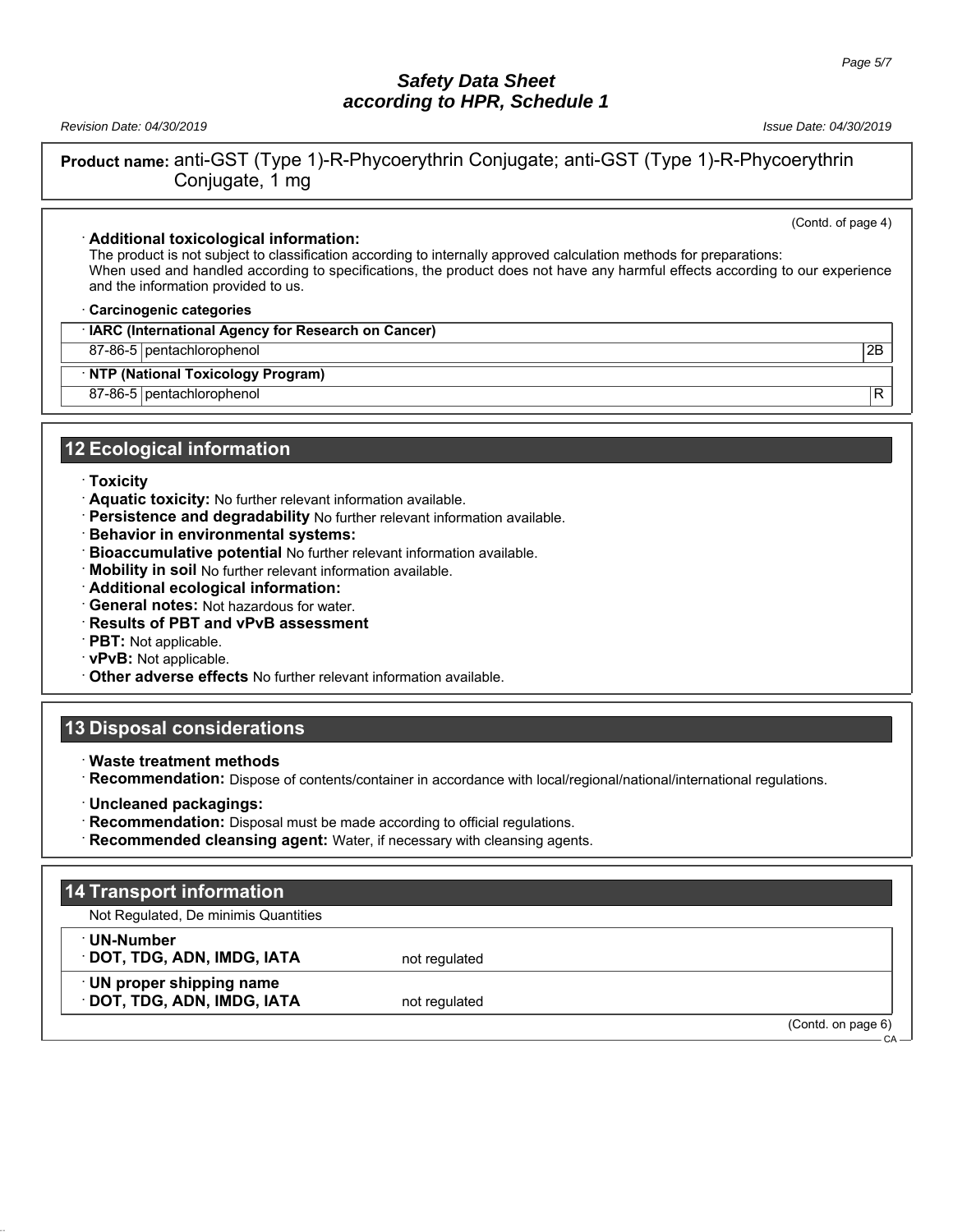*Revision Date: 04/30/2019 Issue Date: 04/30/2019*

**Product name:** anti-GST (Type 1)-R-Phycoerythrin Conjugate; anti-GST (Type 1)-R-Phycoerythrin Conjugate, 1 mg

|                                                                                          | (Contd. of page 5) |
|------------------------------------------------------------------------------------------|--------------------|
| Transport hazard class(es)                                                               |                    |
| · DOT, TDG, ADN, IMDG, IATA<br>· Class                                                   | not regulated      |
| <b>Packing group</b><br>DOT, TDG, IMDG, IATA                                             | not regulated      |
| <b>Environmental hazards:</b><br>· Marine pollutant:                                     | No                 |
| <b>Special precautions for user</b>                                                      | Not applicable.    |
| <b>Transport in bulk according to Annex II of</b><br><b>MARPOL73/78 and the IBC Code</b> | Not applicable.    |
| UN "Model Regulation":                                                                   | not regulated      |

# **15 Regulatory information**

| Safety, health and environmental regulations/legislation specific for the substance or mixture<br><b>Sara</b>                                                                     |
|-----------------------------------------------------------------------------------------------------------------------------------------------------------------------------------|
| Section 355 (extremely hazardous substances):                                                                                                                                     |
| None of the ingredients is listed.                                                                                                                                                |
| Section 313 (Specific toxic chemical listings):                                                                                                                                   |
| 87-86-5 pentachlorophenol                                                                                                                                                         |
| · TSCA (Toxic Substances Control Act):                                                                                                                                            |
| 7647-14-5 sodium chloride                                                                                                                                                         |
| 1185-53-1 2-amino-2-(hydroxymethyl) propane-1, 3-diolhydrochloride                                                                                                                |
| 87-86-5 pentachlorophenol                                                                                                                                                         |
| 7732-18-5 water, distilled, conductivity or of similar purity                                                                                                                     |
| <b>Canadian substance listings:</b>                                                                                                                                               |
| <b>Canadian Domestic Substances List (DSL)</b>                                                                                                                                    |
| 7647-14-5 sodium chloride                                                                                                                                                         |
| 1185-53-1 2-amino-2-(hydroxymethyl)propane-1,3-diolhydrochloride                                                                                                                  |
| 87-86-5 pentachlorophenol                                                                                                                                                         |
| 7732-18-5 water, distilled, conductivity or of similar purity                                                                                                                     |
| Canadian Ingredient Disclosure list (limit 0.1%)                                                                                                                                  |
| None of the ingredients is listed.                                                                                                                                                |
| <b>Canadian Ingredient Disclosure list (limit 1%)</b>                                                                                                                             |
| None of the ingredients is listed.                                                                                                                                                |
| <b>GHS label elements Void</b><br>Hazard pictograms Void<br>Signal word Void<br><b>Hazard statements Void</b><br>· Precautionary statements<br>Avoid breathing mist/vapors/spray. |
| Wash thoroughly after handling.<br>$(Contd)$ on nage $7)$                                                                                                                         |

(Contd. on page 7) - CA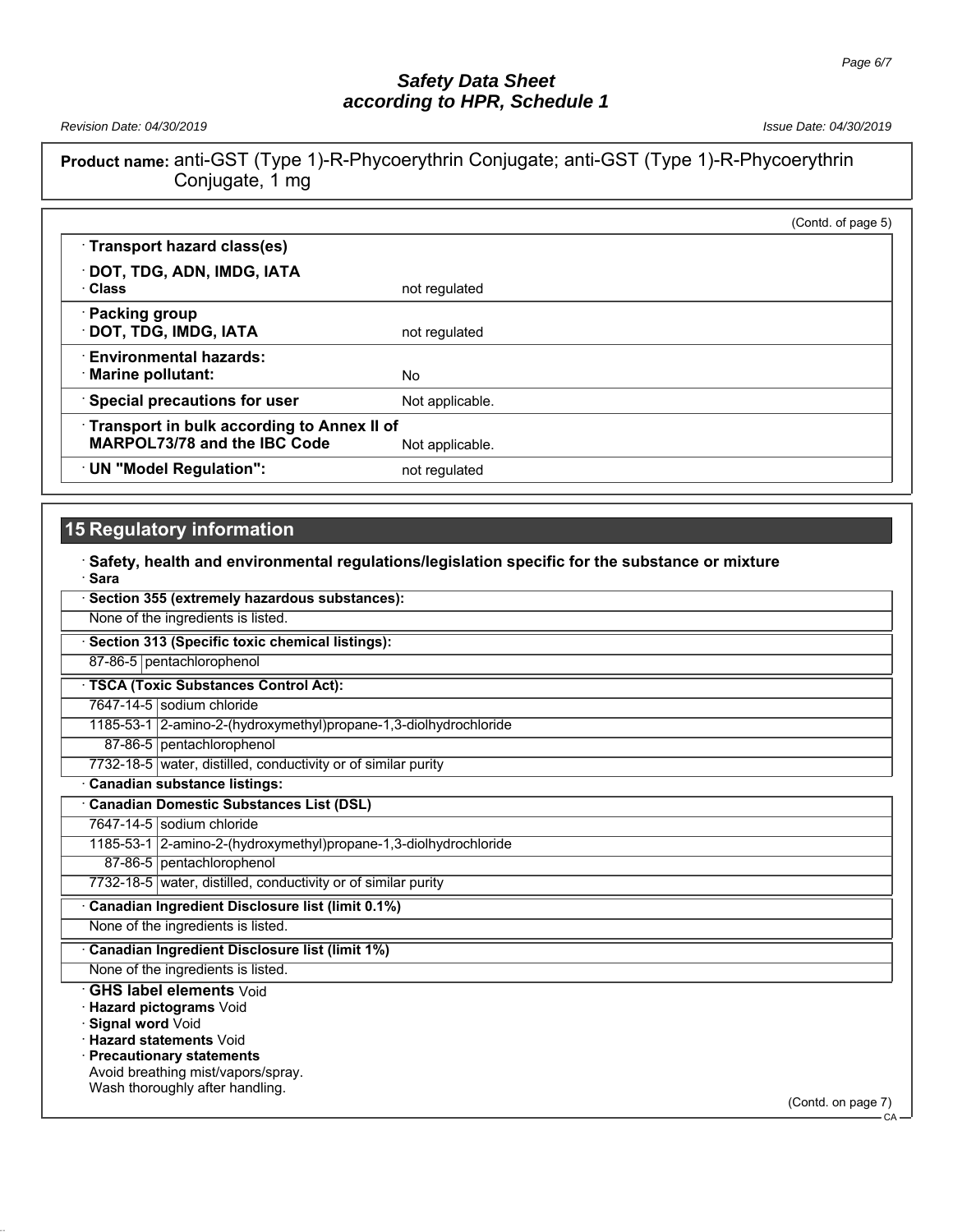*Revision Date: 04/30/2019 Issue Date: 04/30/2019*

**Product name:** anti-GST (Type 1)-R-Phycoerythrin Conjugate; anti-GST (Type 1)-R-Phycoerythrin Conjugate, 1 mg

(Contd. of page 6)

CA

Avoid release to the environment. Wear protective gloves/protective clothing/eye protection/face protection. If swallowed: Call a doctor if you feel unwell. IF SWALLOWED: Rinse mouth. Do NOT induce vomiting. IF ON SKIN: Gently wash with plenty of soap and water. IF INHALED: Call a doctor if you feel unwell. If inhaled: If breathing is difficult, remove person to fresh air and keep comfortable for breathing. IF IN EYES: Rinse cautiously with water for several minutes. Remove contact lenses, if present and easy to do. Continue rinsing. Store in accordance with local/regional/national/international regulations. Store in a closed container. Protect from sunlight. Store separately. Dispose of contents/container in accordance with local/regional/national/international regulations. · **Chemical safety assessment:** A Chemical Safety Assessment has not been carried out.

## **16 Other information**

The information contained in this document is based on Agilent's state of knowledge at the time of preparation. No warranty as to its accurateness, completeness or suitability for a particular purpose is expressed or implied.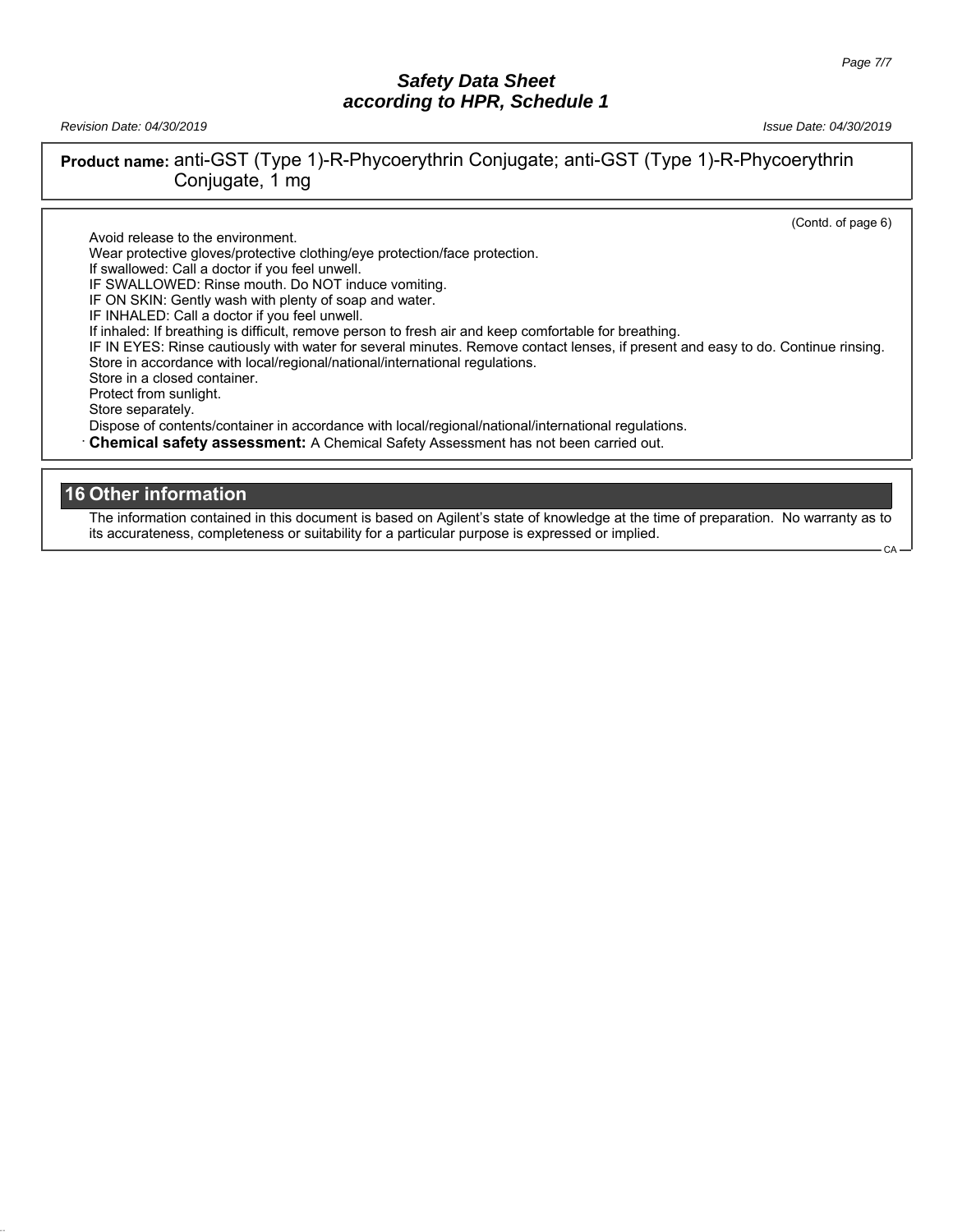

*Date de Révision: 04/30/2019 Date d'émission: 04/30/2019*

#### **1 Identification** · **Identificateur de produit** · **Nom du produit:** anti-GST (Type 1)-R-Phycoerythrin Conjugate; anti-GST (Type 1)-R-Phycoerythrin Conjugate, 1 mg · **Code du produit:** PJ312P1, PJ312P1-1 · **Emploi de la substance / de la préparation** Reagents and Standards for Analytical Chemical Laboratory Use · **Renseignements concernant le fournisseur de la fiche de données de sécurité** · **Producteur/fournisseur:** Agilent Technologies 5301 Stevens Creek Blvd Santa Clara, CA 95051, USA · **Email:** pdl-msds\_author@agilent.com · **Phone number:** 800-227-9770 · **Numéro d'appel d'urgence:** CHEMTREC®: 1-800-424-9300 **2 Identification des dangers** · **Classification de la substance ou du mélange** Le produit n'est pas classifié selon le Système Général Harmonisé (GHS). · **Éléments d'étiquetage** · **Éléments d'étiquetage SGH** néant · **Pictogrammes de danger** néant · **Mention d'avertissement** néant · **Mentions de danger** néant · **Conseils de prudence** Avoid breathing mist/vapors/spray. Se laver soigneusement après manipulation. Éviter le rejet dans l'environnement. Porter des gants de protection/des vêtements de protection/un équipement de protection des yeux/du visage. EN CAS D'INGESTION: Appeler un médecin en cas de malaise. EN CAS D'INGESTION: Rincer la bouche. NE PAS faire vomir. EN CAS DE CONTACT AVEC LA PEAU: laver avec précaution et abondamment à l'eau et au savon. EN CAS D'INHALATION: Appeler un médecin en cas de malaise. EN CAS D'INHALATION: s'il y a difficulté à respirer, transporter la victime à l'extérieur et la maintenir au repos dans une position où elle peut confortablement respirer. EN CAS DE CONTACT AVEC LES YEUX: Rincer avec précaution à l'eau pendant plusieurs minutes. Enlever les lentilles de contact si la victime en porte et si elles peuvent être facilement enlevées. Continuer à rincer. Stocker conformément à la réglementation locale/régionale/nationale/internationale. Stocker dans un récipient fermé. Protéger du rayonnement solaire. Stocker séparément. Éliminer le contenu/récipient conformément à la réglementation locale/régionale/nationale/internationale. · **Système de classification:** · **NFPA données (gamme 0-4)** 0 0  $\overline{0}$ Santé = 0 Inflammabilité = 0 Réactivité = 0 (suite page 2) CA/FR

*Page : 1/7*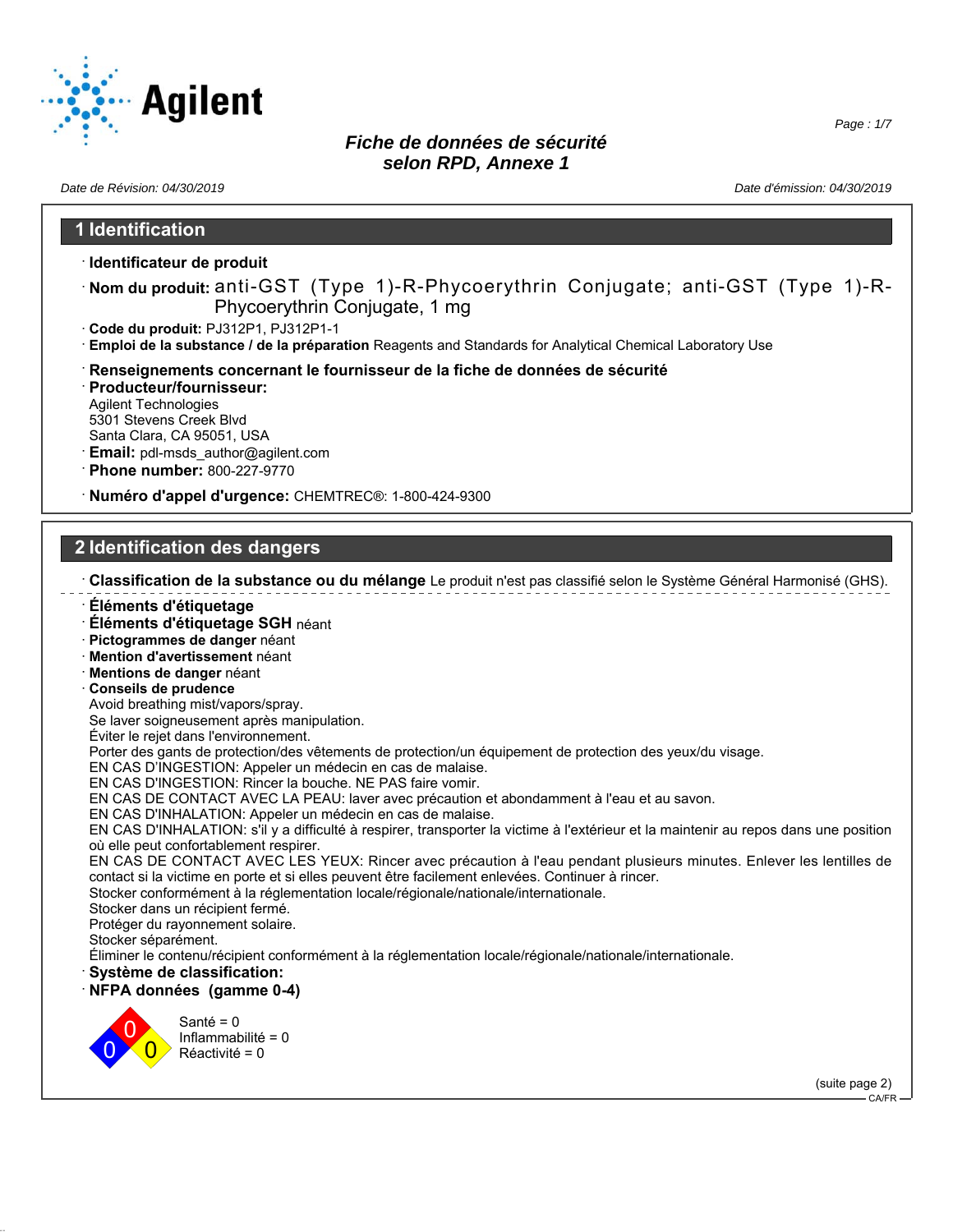*Date de Révision: 04/30/2019 Date d'émission: 04/30/2019*

(suite de la page 1)

**Nom du produit:** anti-GST (Type 1)-R-Phycoerythrin Conjugate; anti-GST (Type 1)-R-Phycoerythrin Conjugate, 1 mg

#### · **HMIS données (gamme 0-4)**

 HEALTH FIRE **REACTIVITY**  $\overline{0}$  $\boxed{0}$  $\overline{10}$ 

Santé = 0 Inflammabilité = 0 Réactivité = 0

## **3 Composition/information sur les ingrédients**

- · **Caractérisation chimique: Mélanges**
- · **Description:** Mélange des substances mentionnées à la suite avec des additifs non dangereux.
- · **Composants dangereux:** néant

#### **4 Premiers soins**

- · **Description des premiers secours**
- · **Remarques générales:** Aucune mesure particulière n'est requise.
- · **Après inhalation:** Donner de l'air frais, consulter un médecin en cas de troubles.
- · **Après contact avec la peau:** En règle générale, le produit n'irrite pas la peau.
- · **Après contact avec les yeux:**
- Rincer les yeux, sous l'eau courante, pendant plusieurs minutes, en écartant bien les paupières.
- · **Après ingestion:** Si les troubles persistent, consulter un médecin.
- · **Indications destinées au médecin:**
- · **Principaux symptômes et effets, aigus et différés** Pas d'autres informations importantes disponibles.
- · **Indication des éventuels soins médicaux immédiats et traitements particuliers nécessaires**

Pas d'autres informations importantes disponibles.

## **5 Mesures à prendre en cas d'incendie**

- · **Moyens d'extinction**
- · **Moyens d'extinction:** Adapter les mesures d'extinction d'incendie à l'environnement.
- · **Dangers particuliers résultant de la substance ou du mélange** Pas d'autres informations importantes disponibles.
- · **Conseils aux pompiers**
- · **Equipement spécial de sécurité:** Aucune mesure particulière n'est requise.

# **6 Mesures à prendre en cas de déversement accidentel**

- · **Précautions individuelles, équipement de protection et procédures d'urgence** Porter des gants de protection / un équipement de protection des yeux / un équipement de protection du visage.
- · **Précautions pour la protection de l'environnement:** Diluer avec beaucoup d'eau.
- · **Méthodes et matériel de confinement et de nettoyage:**

Recueillir les liquides à l'aide d'un produit absorbant (sable, kieselguhr, neutralisant d'acide, liant universel, sciure).

· **Référence à d'autres rubriques**

Afin d'obtenir des informations pour une manipulation sûre, consulter le chapitre 7.

Afin d'obtenir des informations sur les équipements de protection personnels, consulter le chapitre 8.

(suite page 3)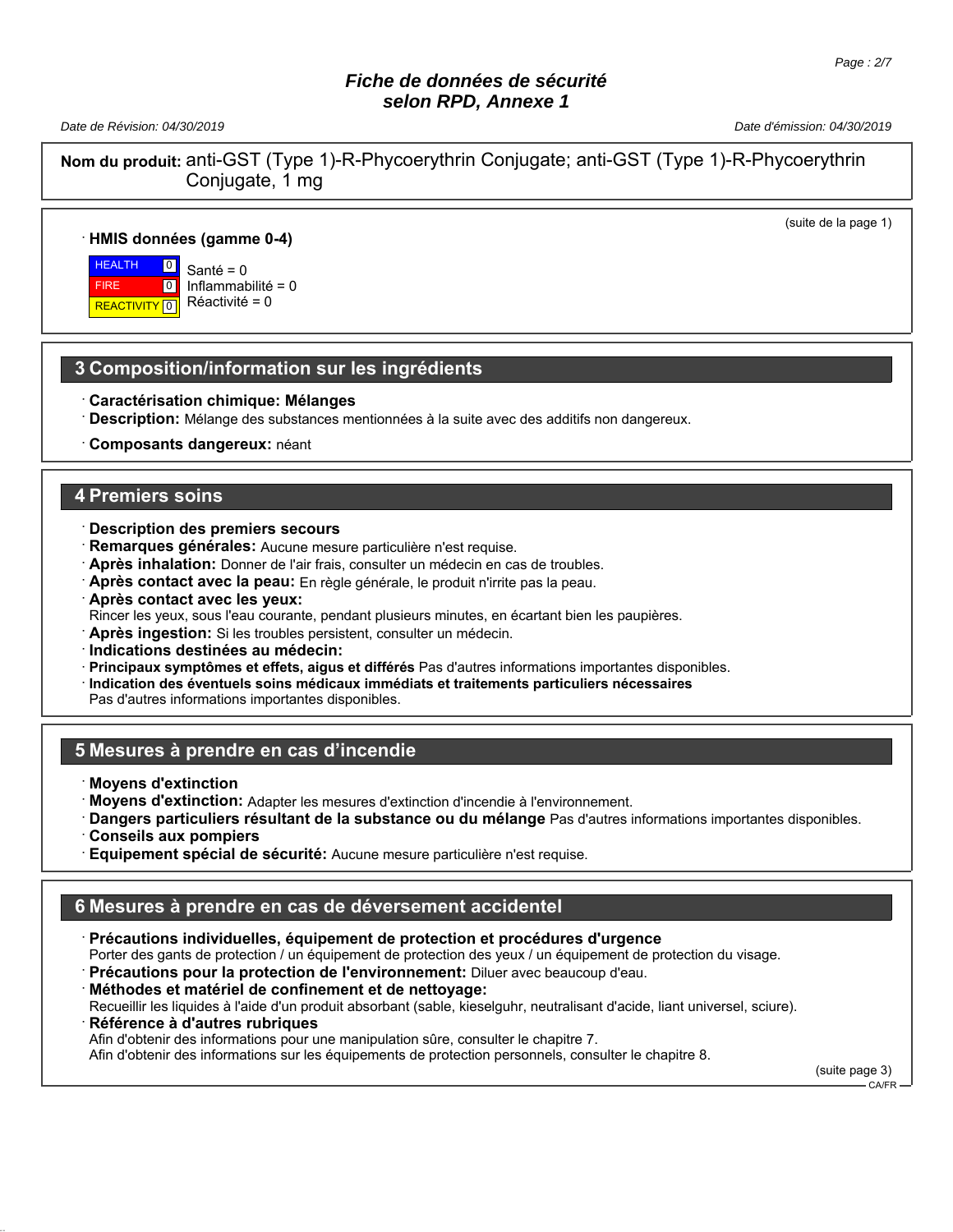*Date de Révision: 04/30/2019 Date d'émission: 04/30/2019*

**Nom du produit:** anti-GST (Type 1)-R-Phycoerythrin Conjugate; anti-GST (Type 1)-R-Phycoerythrin Conjugate, 1 mg

(suite de la page 2)

Afin d'obtenir des informations sur l'élimination, consulter le chapitre 13.

## **7 Manutention et stockage**

· **Manipulation:**

· **Précautions à prendre pour une manipulation sans danger**

Porter des gants de protection / un équipement de protection des yeux / un équipement de protection du visage.

- · **Préventions des incendies et des explosions:** Aucune mesure particulière n'est requise.
- · **Conditions d'un stockage sûr, y compris d'éventuelles incompatibilités**
- · **Stockage:**
- · **Exigences concernant les lieux et conteneurs de stockage:** Aucune exigence particulière.
- · **Indications concernant le stockage commun:** Pas nécessaire.
- · **Autres indications sur les conditions de stockage:** Néant.

· **Utilisation(s) finale(s) particulière(s)** Pas d'autres informations importantes disponibles.

## **8 Contrôle de l'exposition/ protection individuelle**

- · **Indications complémentaires pour l'agencement des installations techniques:** Sans autre indication, voir point 7.
- · **Paramètres de contrôle**
- · **Composants présentant des valeurs-seuil à surveiller par poste de travail:**

Le produit ne contient pas en quantité significative des substances présentant des valeurs-seuil à surveiller par poste de travail. · **Remarques supplémentaires:** Le présent document s'appuie sur les listes en vigueur au moment de son élaboration.

- · **Contrôles de l'exposition**
- · **Equipement de protection individuel:**
- · **Mesures générales de protection et d'hygiène:**

Respecter les mesures de sécurité usuelles pour l'utilisation de produits chimiques.

· **Protection respiratoire:** N'est pas nécessaire.

#### · **Protection des mains:**

Porter des gants de protection.

Le matériau des gants doit être imperméable et résistant au produit / à la substance / à la préparation.

Choix du matériau des gants en fonction des temps de pénétration, du taux de perméabilité et de la dégradation.

- **Matériau des gants** Porter des gants appropriés.
- · **Temps de pénétration du matériau des gants**
- Le temps de pénétration exact est à déterminer par le fabricant des gants de protection et à respecter.

· **Protection des yeux:** Porter un équipement de protection des yeux / un équipement de protection du visage.

## **9 Propriétés physiques et chimiques**

| · Indications générales | Informations sur les propriétés physiques et chimiques essentielles |                |
|-------------------------|---------------------------------------------------------------------|----------------|
| · Aspect:               |                                                                     |                |
| Forme:                  | Liauide                                                             |                |
| Couleur:                | Rouge                                                               |                |
| · Odeur:                | Inodore                                                             |                |
| · Seuil olfactif:       | Non déterminé.                                                      |                |
|                         |                                                                     | (suite page 4) |

CA/FR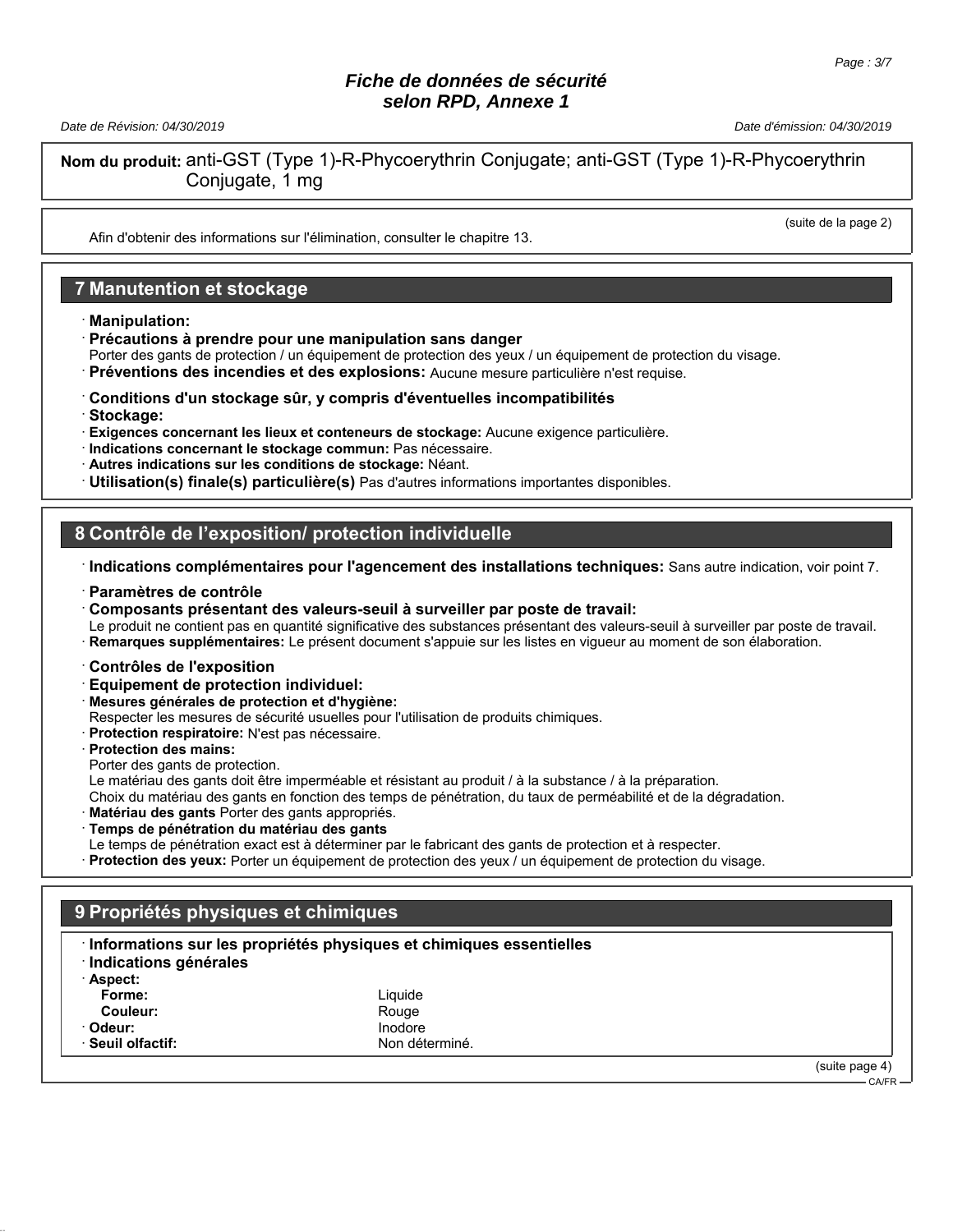*Date de Révision: 04/30/2019 Date d'émission: 04/30/2019*

**Nom du produit:** anti-GST (Type 1)-R-Phycoerythrin Conjugate; anti-GST (Type 1)-R-Phycoerythrin Conjugate, 1 mg

|                                                        | (suite de la page 3)                               |
|--------------------------------------------------------|----------------------------------------------------|
| valeur du pH à 20 °C:                                  | 8.2                                                |
| <b>Changement d'état</b>                               |                                                    |
| Point de fusion:                                       | Non déterminé.                                     |
| Point d'ébullition:                                    | 100 °C                                             |
| · Point d'éclair                                       | Non applicable.                                    |
| · Inflammabilité (solide, gazeux):                     | Non applicable.                                    |
| · Température de décomposition:                        | Non déterminé.                                     |
| <b>Auto-inflammation:</b>                              | Le produit ne s'enflamme pas spontanément.         |
| Danger d'explosion:                                    | Le produit n'est pas explosif.                     |
| <b>Limites d'explosion:</b>                            |                                                    |
| Inférieure:                                            | Non déterminé.                                     |
| Supérieure:                                            | Non déterminé.                                     |
| Pression de vapeur à 20 °C:                            | 23 hPa                                             |
| · Densité:                                             | Non déterminée.                                    |
| · Densité relative                                     | Non déterminé.                                     |
| Densité de vapeur.                                     | Non déterminé.                                     |
| · Vitesse d'évaporation                                | Non déterminé.                                     |
| · Solubilité dans/miscibilité avec                     |                                                    |
| l'eau:                                                 | Entièrement miscible                               |
| Coefficient de partage (n-octanol/eau): Non déterminé. |                                                    |
| ∵Viscosité:                                            |                                                    |
| Dynamique:                                             | Non déterminé.                                     |
| Cinématique:                                           | Non déterminé.                                     |
| · Teneur en solvants:                                  |                                                    |
| Eau:                                                   | 98.9%                                              |
| <b>Autres informations</b>                             | Pas d'autres informations importantes disponibles. |

## **10 Stabilité et réactivité**

· **Réactivité** Pas d'autres informations importantes disponibles.

· **Stabilité chimique**

· **Décomposition thermique/conditions à éviter:** Pas de décomposition en cas d'usage conforme.

- · **Possibilité de réactions dangereuses** Aucune réaction dangereuse connue.
- · **Conditions à éviter** Pas d'autres informations importantes disponibles.
- · **Matières incompatibles:** Pas d'autres informations importantes disponibles.

· **Produits de décomposition dangereux:** Pas de produits de décomposition dangereux connus

 CA/FR (suite page 5)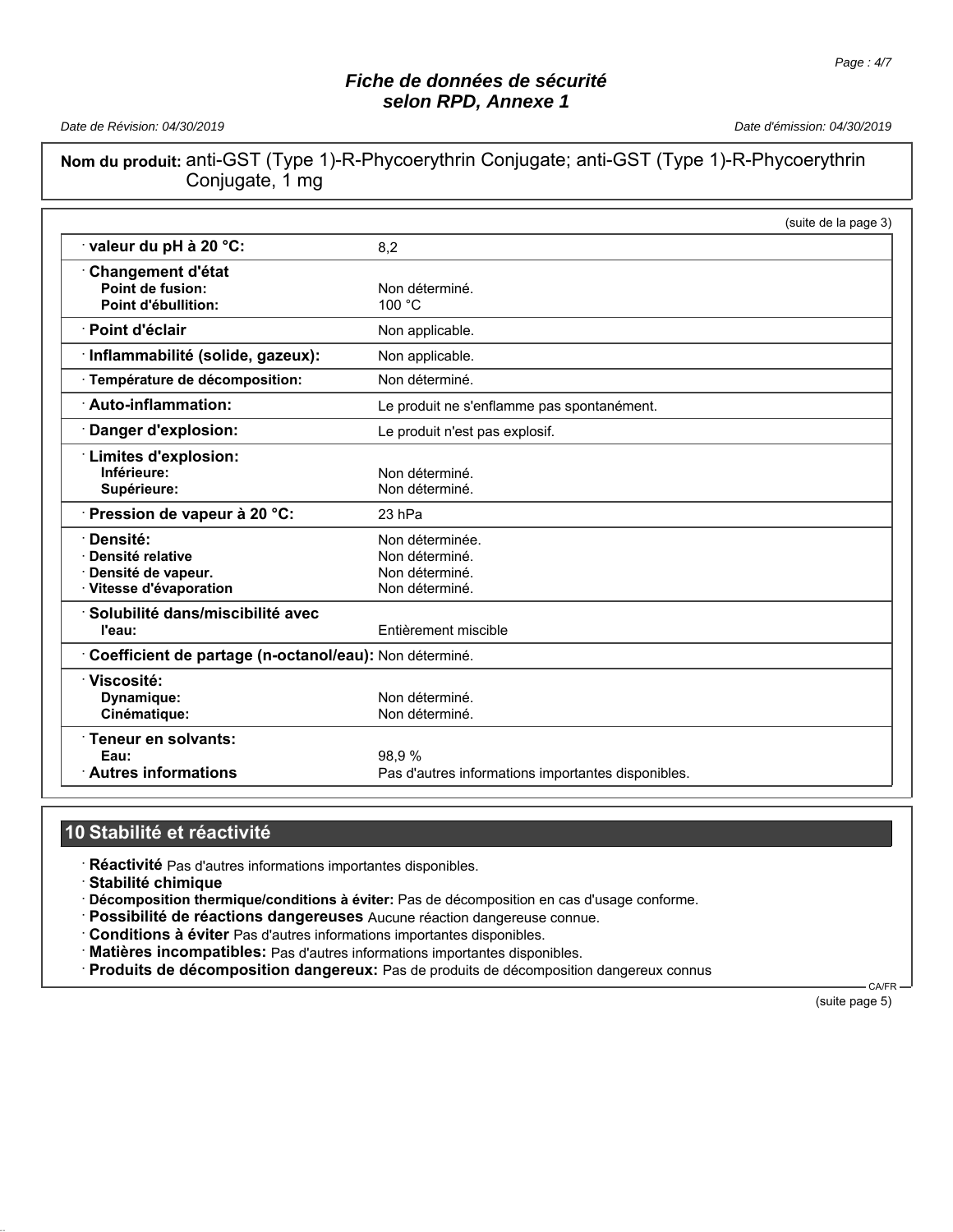*Date de Révision: 04/30/2019 Date d'émission: 04/30/2019*

**Nom du produit:** anti-GST (Type 1)-R-Phycoerythrin Conjugate; anti-GST (Type 1)-R-Phycoerythrin Conjugate, 1 mg

(suite de la page 4)

#### **11 Données toxicologiques**

· **Informations sur les effets toxicologiques**

- · **Toxicité aiguë**
- · **Effet primaire d'irritation:**
- · **Corrosion cutanée/irritation cutanée** Peut être nocif par contact cutané.
- · **Lésions oculaires graves/irritation oculaire** Pas d'effet d'irritation.
- · **Sensibilisation respiratoire ou cutanée** Aucun effet de sensibilisation connu.

· **Indications toxicologiques complémentaires:** Selon le procédé de calcul de la dernière version en vigueur de la directive générale CEE de classification des préparations, le produit n'est soumis à aucune obligation de marquage.

En cas de manipulation et d'utilisation conformes, le produit n'a aucun effet nocif pour la santé selon notre expérience et les informations dont nous disposons.

#### · **Catégories cancérogènes**

· **IARC / CIRC (Centre International de Recherche sur le Cancer)**

87-86-5 pentachlorophénol 2B

· **NTP / PNT (Programme National de Toxicologie)**

87-86-5 pentachlorophénol R

#### **12 Données écologiques**

- · **Toxicité**
- · **Toxicité aquatique:** Pas d'autres informations importantes disponibles.
- · **Persistance et dégradabilité** Pas d'autres informations importantes disponibles.
- · **Comportement dans les compartiments de l'environnement:**
- · **Potentiel de bioaccumulation** Pas d'autres informations importantes disponibles.
- · **Mobilité dans le sol** Pas d'autres informations importantes disponibles.
- · **Autres indications écologiques:**
- · **Indications générales:** En général non polluant
- · **Résultats des évaluations PBT et VPVB**
- · **PBT:** Non applicable.
- · **vPvB:** Non applicable.
- · **Autres effets néfastes** Pas d'autres informations importantes disponibles.

## **13 Données sur l'élimination**

· **Méthodes de traitement des déchets**

· **Recommandation:** Éliminer le contenu/récipient conformément à la réglementation locale/régionale/nationale/internationale.

- · **Emballages non nettoyés:**
- · **Recommandation:** Evacuation conformément aux prescriptions légales.
- · **Produit de nettoyage recommandé:** Eau, éventuellement avec des produits de nettoyage

 CA/FR (suite page 6)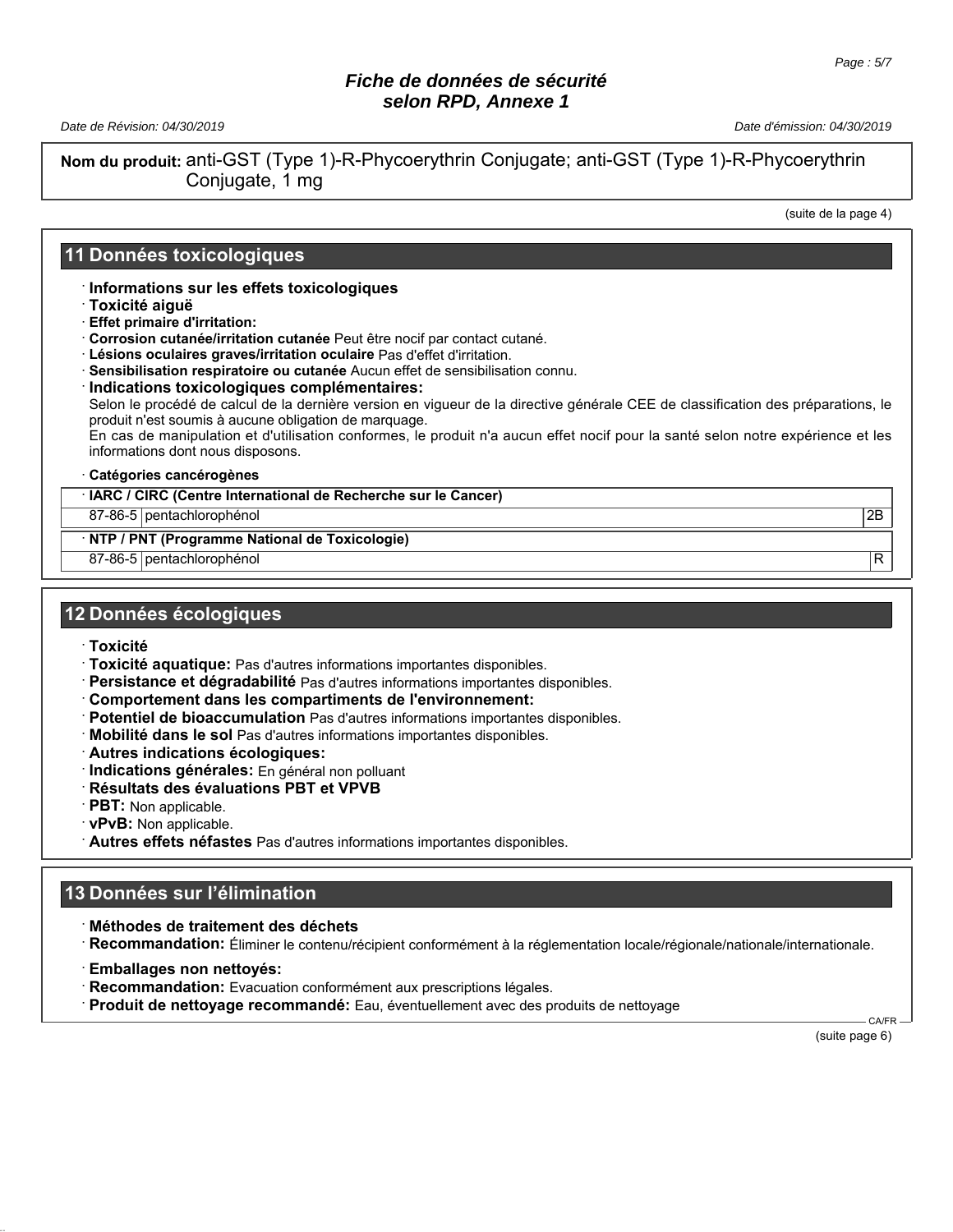*Date de Révision: 04/30/2019 Date d'émission: 04/30/2019*

**Nom du produit:** anti-GST (Type 1)-R-Phycoerythrin Conjugate; anti-GST (Type 1)-R-Phycoerythrin Conjugate, 1 mg

(suite de la page 5)

| 14 Informations relatives au transport                                                    |                 |
|-------------------------------------------------------------------------------------------|-----------------|
| Non réglementé, Quantités de minimis                                                      |                 |
| ∴Numéro ONU<br>· DOT, TMD, ADN, IMDG, IATA                                                | néant           |
| Désignation officielle de transport de l'ONU<br>DOT, TMD, ADN, IMDG, IATA                 | néant           |
| Classe(s) de danger pour le transport                                                     |                 |
| · DOT, TMD, ADN, IMDG, IATA<br>· Class                                                    | néant           |
| <b>Groupe d'emballage</b> ∙<br>· DOT, TMD, IMDG, IATA                                     | néant           |
| Dangers pour l'environnement:<br>· Marine Pollutant:                                      | <b>Non</b>      |
| · Précautions particulières à prendre par l'utilisateur Non applicable.                   |                 |
| Transport en vrac conformément à l'annexe II de la<br>convention Marpol et au recueil IBC | Non applicable. |
| "Règlement type" de l'ONU:                                                                | néant           |

# **15 Informations sur la réglementation**

· **Réglementations/législation particulières à la substance ou au mélange en matière de sécurité, de santé et d'environnement** · **Sara**

| Aucun des composants n'est compris.                                     |  |
|-------------------------------------------------------------------------|--|
| Section 313 (Specific toxic chemical listings):                         |  |
| 87-86-5   pentachlorophénol                                             |  |
| · TSCA (Loi sur le contrôle des substances toxiques)                    |  |
| 7647-14-5 chlorure de sodium                                            |  |
| 1185-53-1   2-amino-2-(hydroxyméthyl) propane-1, 3-diol, chlorhydrate   |  |
| 87-86-5   pentachlorophénol                                             |  |
| 7732-18-5 eaux distillées, de conductibilité ou de même degré de pureté |  |
| · Liste canadienne des substances                                       |  |
| · Liste des substances domestiques (DSL) du Canada                      |  |
| 7647-14-5 chlorure de sodium                                            |  |
| 1185-53-1   2-amino-2-(hydroxyméthyl) propane-1, 3-diol, chlorhydrate   |  |
| 87-86-5   pentachlorophénol                                             |  |
| 7732-18-5 eaux distillées, de conductibilité ou de même degré de pureté |  |
| Liste de divulgation des ingrédients du Canada (limite 0.1%)            |  |
| Aucun des composants n'est compris.                                     |  |